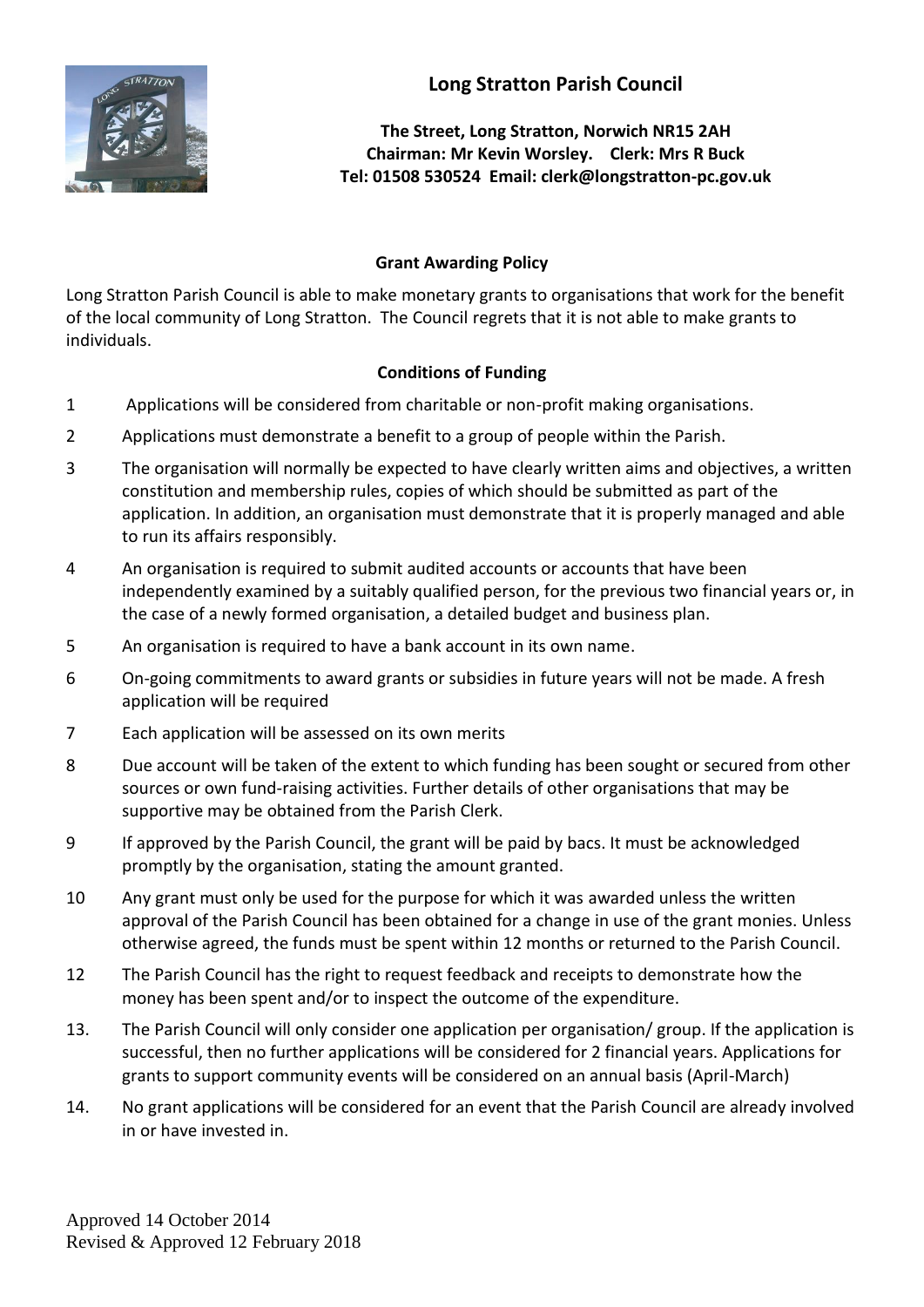

**The Street, Long Stratton, Norwich NR15 2AH Chairman: Mr Kevin Worsley. Clerk: Mrs R Buck Tel: 01508 530524 Email: clerk@longstratton-pc.gov.uk**

- 15. To be successful, some self-raised funding to support the grant application will need to be evident.
- 16. All grant applications have to be completed by using the application form attached to this policy.

**Checklist for information enclosed with the application:**

Approved 14 October 2014 Revised & Approved 12 February 2018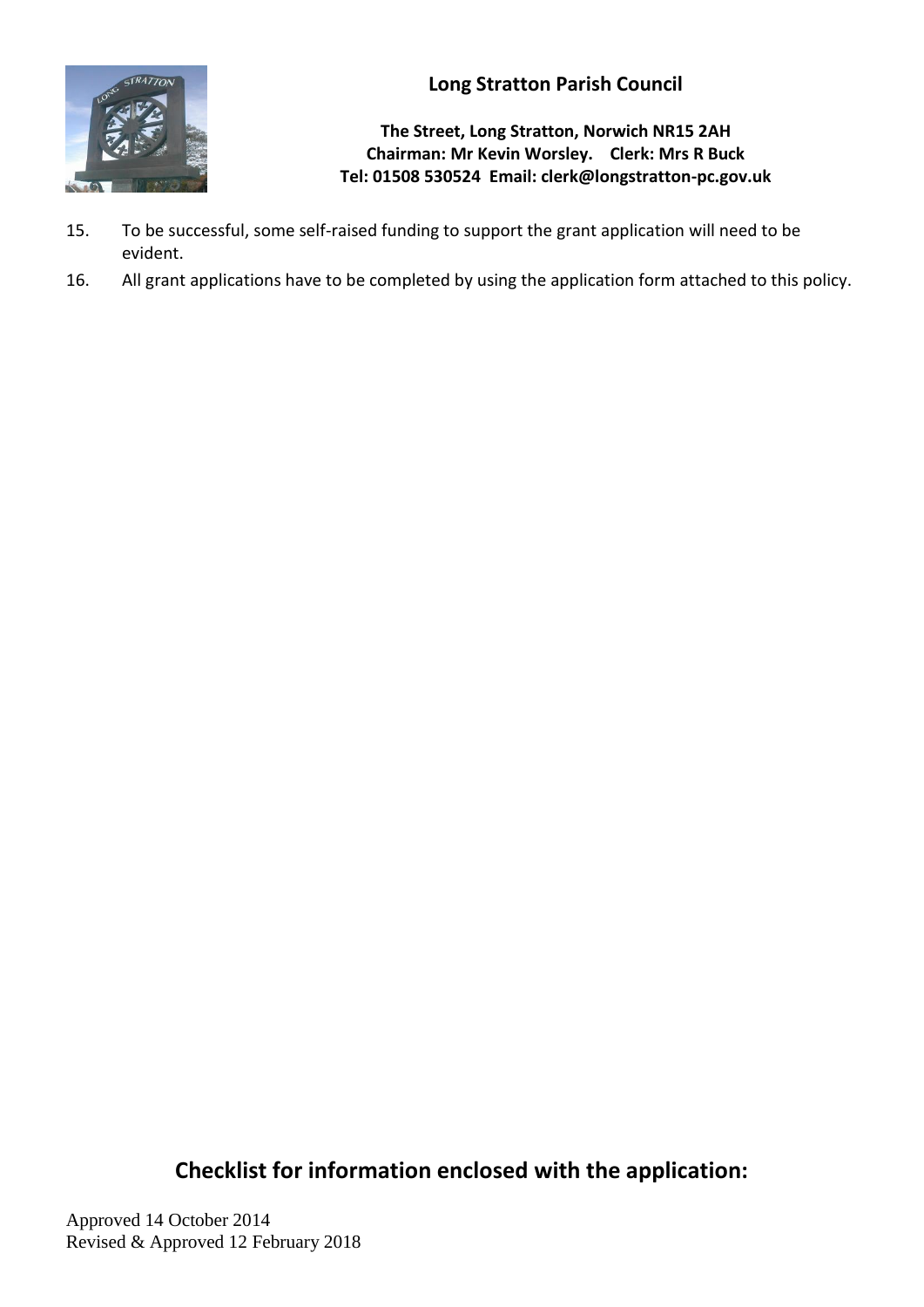

**The Street, Long Stratton, Norwich NR15 2AH Chairman: Mr Kevin Worsley. Clerk: Mrs R Buck Tel: 01508 530524 Email: clerk@longstratton-pc.gov.uk**

□Completed application form

 $\Box$ Copy of your Accounts for the last financial year. If you do not have these, a copy of your management accounts.

 $\Box$  Copy of your Equality Policy, If your organisation does not have this policy, please tell us, in no more than 50 words, how your organisation tackles discrimination and promotes equality and diversity

Tick this box to acknowledge that you will provide us with follow up information as stated in the grant guidelines.□

Signed: Date:

Name:

Position: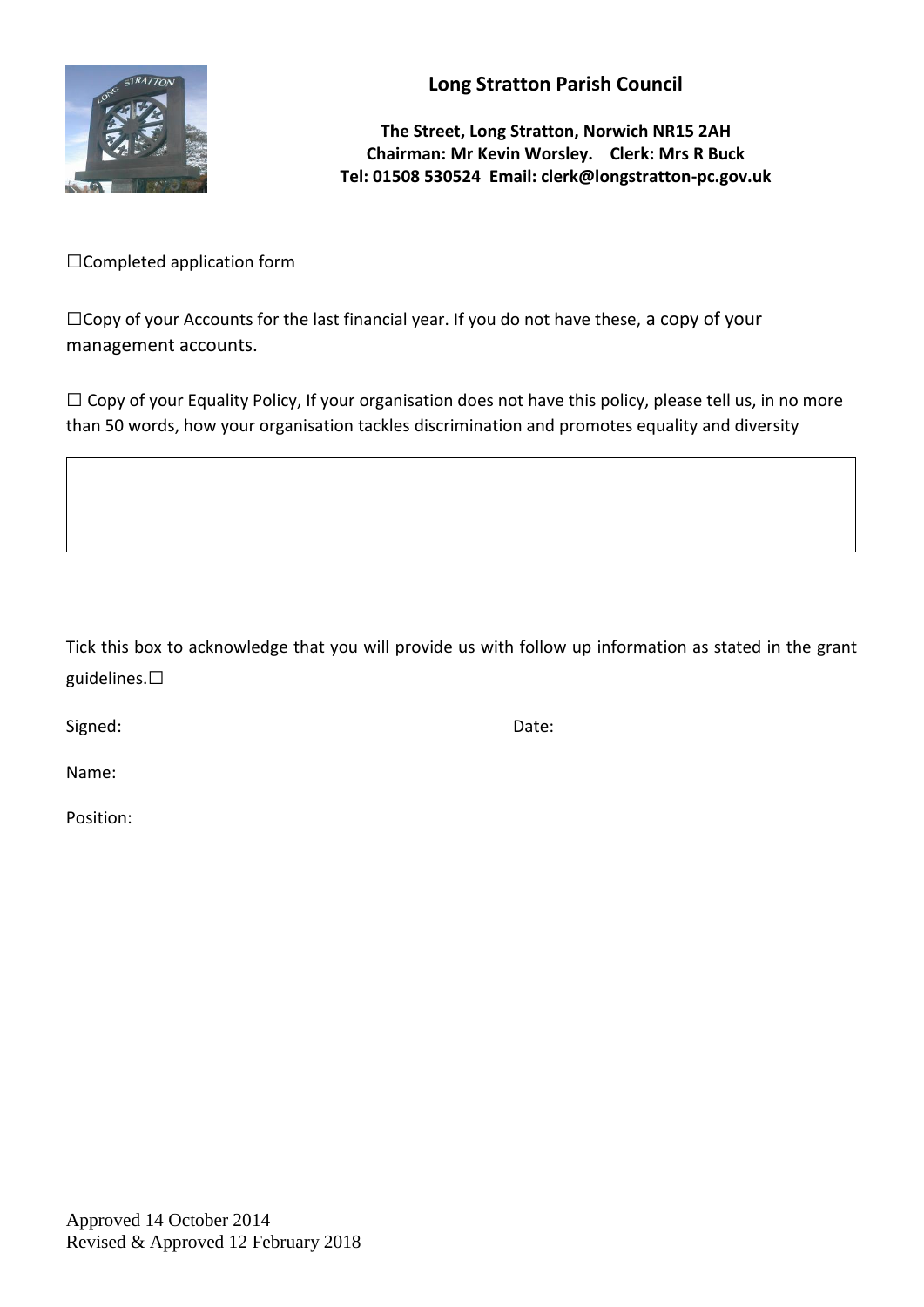

### **The Street, Long Stratton, Norwich NR15 2AH Chairman: Mr Kevin Worsley. Clerk: Mrs R Buck Tel: 01508 530524 Email: clerk@longstratton-pc.gov.uk**

#### **APPLICATION FORM**

(please complete in black pen)

| Name of Organisation Applying for the Grant |  |             |             |  |
|---------------------------------------------|--|-------------|-------------|--|
| Charity Registration Number (If Applicable) |  |             | Web Address |  |
| Main Contact of Applicant                   |  | <b>Name</b> |             |  |
|                                             |  | Address     |             |  |
|                                             |  |             |             |  |
| <b>Telephone Number</b>                     |  | Email       |             |  |

What are the aims of your project in no more than 50 words

Summary of Project for which funding is sought in no more than 200 words

- *In preparing your summary you should also address the following questions when submitting your application* 
	- *a. What the project is all about?*
	- *b. Who will benefit from the project? How will XXX residents benefit? How many people will benefit?*
	- *c. What will the benefit/s be?*
	- *d. Who will be responsible for delivering the project?*
	- *e. What will funding be spent on?*
	- *f. How will the project be funded once the funding from the Parish Council comes to an end?*

| Total cost of project                        |             |        |
|----------------------------------------------|-------------|--------|
| Amount requested from Long Stratton Parish   |             |        |
| Council                                      |             |        |
| Outline details of source/s of other funding | <b>Name</b> | Amount |
|                                              |             |        |